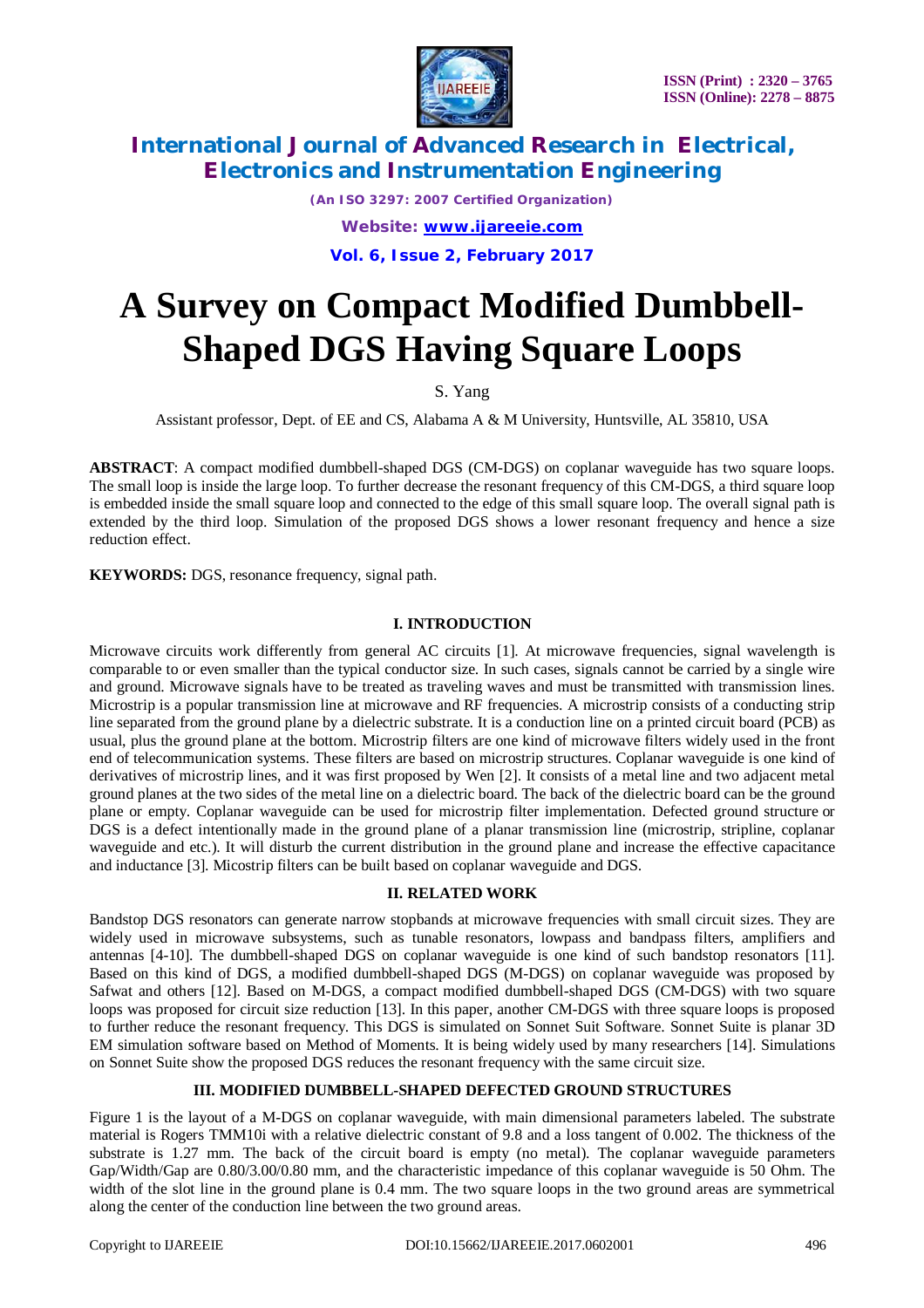

*(An ISO 3297: 2007 Certified Organization)*

*Website: [www.ijareeie.com](http://www.ijareeie.com)*

**Vol. 6, Issue 2, February 2017**



Fig. 1. Layout of a modified dumbbell-shaped DGS with mm as the unit.

The modified dumbbell-shaped DGS in Figure 1 is simulated on Sonnet Suite 14.52. Simulation results on reflection coefficient S11 and transmittance S21 are shown in Figure 2. The resonant frequency is at 2.40 GHz. In this DGS, the resonant frequency is mainly determined by the signal path, which is the square loop perimeter.



Fig.2. Simulation results of the modified dumbbell-shaped DGS

To decrease the resonance frequency of the modified dumbbell-shaped DGS mentioned above, a CM-DGS is used. Figure 3 shows the layout of this DGS with new dimensional parameters labeled. Other dimensional parameters are the same as in Figure 1. This DGS has two loop resonators. The smaller loop is inside the larger loop and connected to the larger one's edge through a slot. The structure is similar to the one proposed in [3].The resonant frequency of the CM-DGS is mainly determined by the total length of all the slotted lines. This DGS increases signal path length by the smaller square loop, and hence decreases the resonant frequency.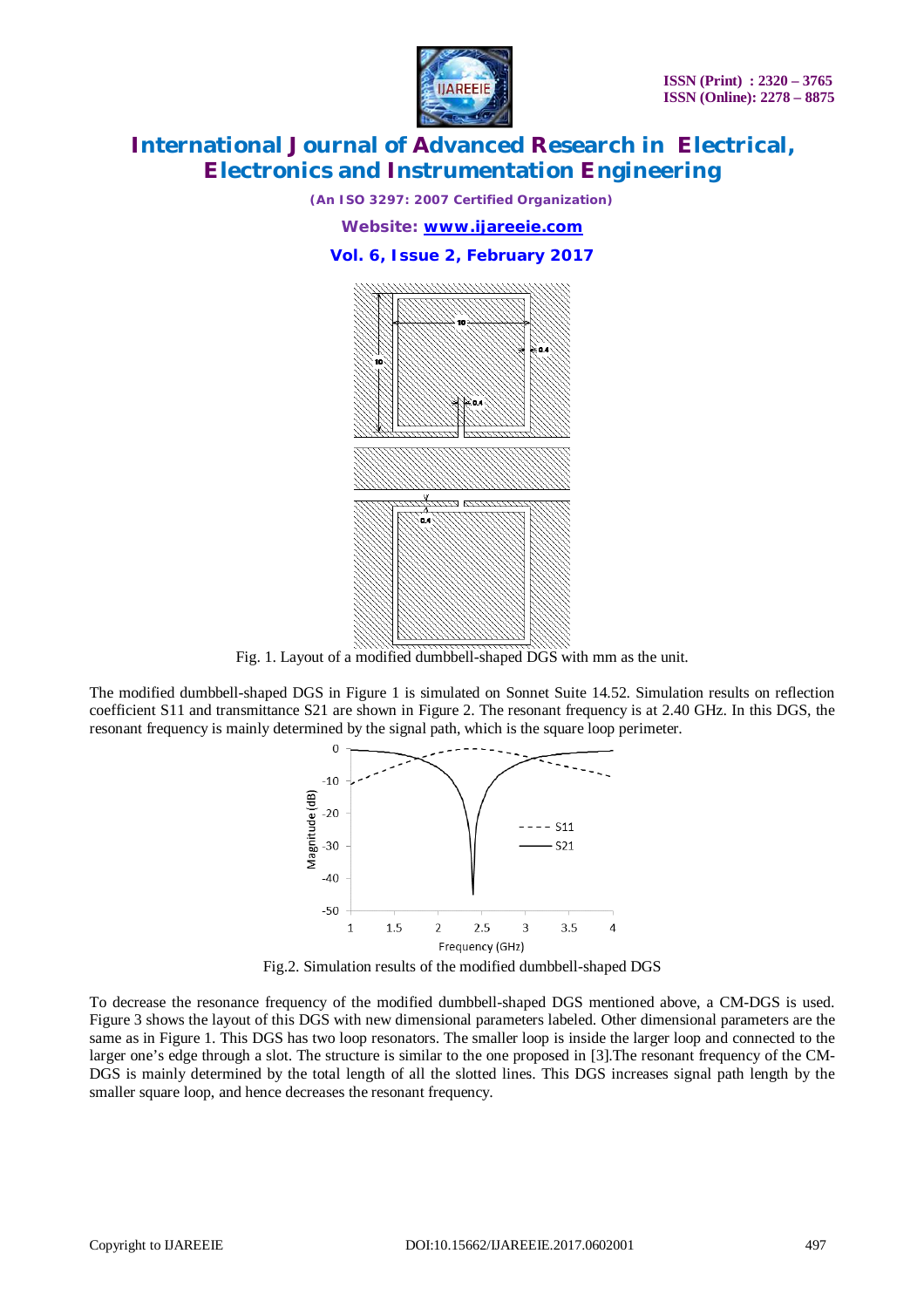

*(An ISO 3297: 2007 Certified Organization)*

*Website: [www.ijareeie.com](http://www.ijareeie.com)*

### **Vol. 6, Issue 2, February 2017**



Fig. 3. Layout of a CM-DGS with mm as the unit.

This DGS is also simulated on Sonnet Suite 14.52. Simulation results on reflection coefficient S11 and transmittance S21 are shown in Figure 4. The resonant frequency is at 1.68 GHz, which is lower than 2.40 GHz, the resonant frequency of the M-DGS in Figure 1 with the same circuit size. Hence this CM-DGS has potential to reduce the circuit size.



Fig. 4. Simulation results of the CM-DGS.

#### **IV. PROPOSED COMPACT MODIFIED DUMBBELL-SHAPED DEFECTED GROUND STRUCTURE**

To further decrease the resonant frequency of the CM-DGS mentioned above, a novel CM-DGS with three square loops is proposed. Figure 5 shows the layout of this new DGS with new dimensional parameters. Other dimensional parameters are the same as in Figure 3 and in Figure1. The smallest square loop is connected to the edge of the smaller square loop through a slot line. The overall signal path is further extended by the smallest square loop, and hence the resonant frequency should be further decreased.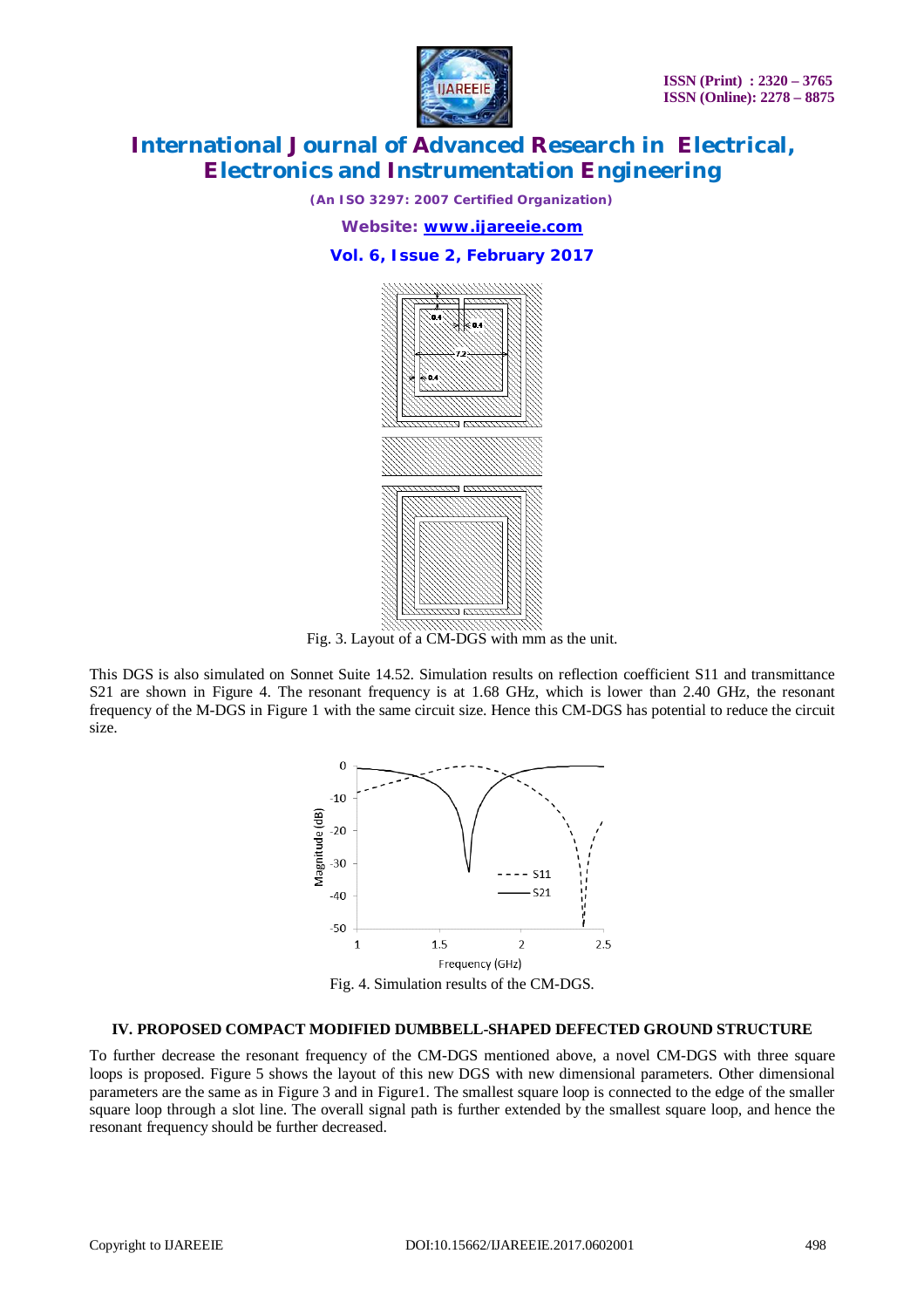

*(An ISO 3297: 2007 Certified Organization)*

*Website: [www.ijareeie.com](http://www.ijareeie.com)*

### **Vol. 6, Issue 2, February 2017**



Fig. 5. Layout of the new CM-DGS with three square loops.

The proposed CM-DGS with three square loops is also simulated on Sonnet Suite 14.52. Simulation results are shown in Figure 6. This time the resonant frequency is further decreased to 1.54 GHz. This new resonant frequency is lower than 2.40 GHz and 1.68 GHz, the two resonant frequencies of the two DGSs with one square loop and two square loops.



Fig. 6. Simulation results of the proposed CM-DGS having three square loops.

#### **V. SUMMARY**

To decrease the resonant frequency of a CM-DGS with two square loops, a third square loop is embedded inside the second square loop, and connected to the edge of the second square loop. The total signal path is extended by the additional third square loop. The proposed DGS with three square loops and the original CM-DGS are simulated on Sonnet Suite. Simulations show the resonance frequency is decreased from 1.68 GHz to 1.54 GHz. Hence, the proposed DGS has the potential on circuit size reduction.

#### **ACKNOWLEDGMENT**

The author would like to thank Dr. Montgomery, Dr. Scott, Dr. Heidary and Mr. Pryor for their assistance.